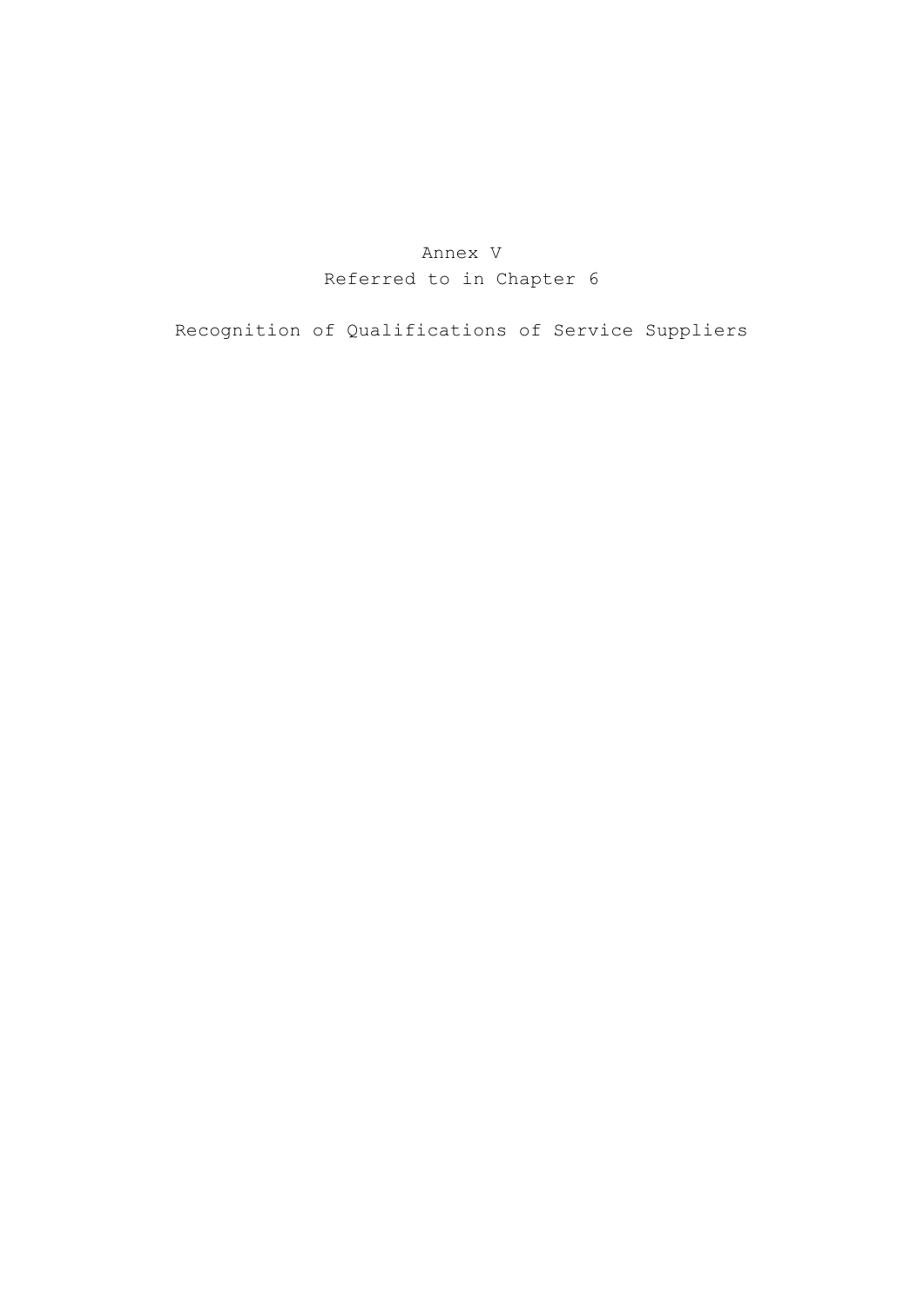#### Annex V

### Referred to in Chapter 6

Recognition of Qualifications of Service Suppliers

## Article I Scope

 This Annex shall apply to measures by a Party relating to recognition of qualifications of service suppliers obtained in the other Party by natural persons of either Party.

### Article II

Procedures for Recognition

 Where a Party has requirements for the authorisation or certification of service suppliers, that Party shall adopt or maintain procedures under which:

(a) that Party gives due consideration to any requests by a service supplier of either Party to recognise its education or experience obtained, or requirements met in the other Party; and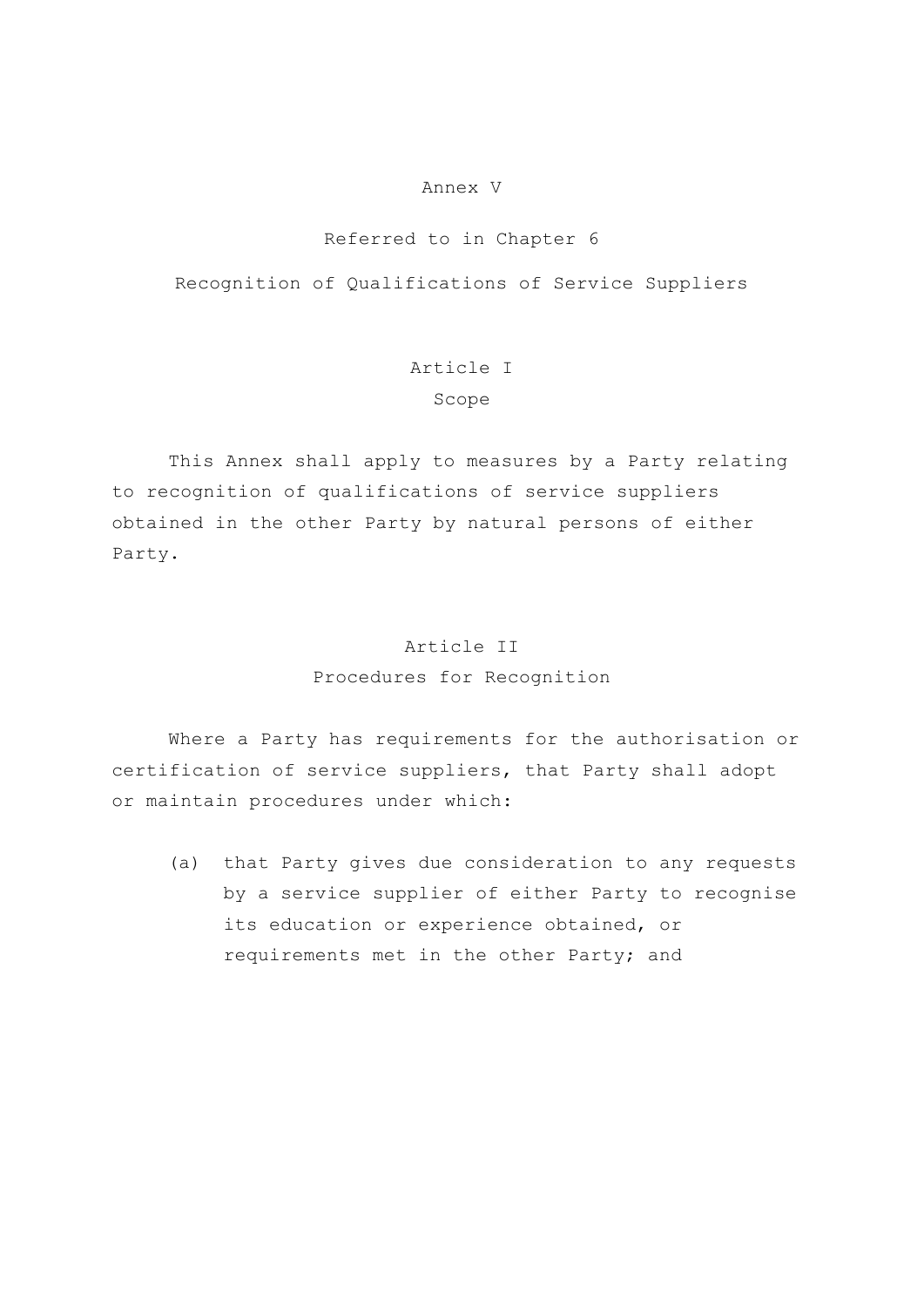- (b) where that Party finds that the application is deficient, the service supplier requesting recognition is informed of the deficiency. That Party shall endeavour to provide the service supplier whose application has been found to be deficient with at least one means to achieve the recognition.
	- Note: Such means to achieve recognition may include, but are not limited to, additional experience under the supervision of a professional qualified or licensed in that Party, additional academic training or exams in a specialised field, or language exams.

## Article III Provision of Information

1. Each Party shall designate an enquiry point that provides, upon request by a service supplier of the other Party, information, including reference to the applicable legal basis, on:

- (a) requirements and procedures to obtain, renew or retain any licence or qualification requirements, at least for regulated services; and
- (b) procedures available to service suppliers for requesting recognition under Article II of this Annex.

2. Each Party shall provide the other Party with the contact details of such an enquiry point.